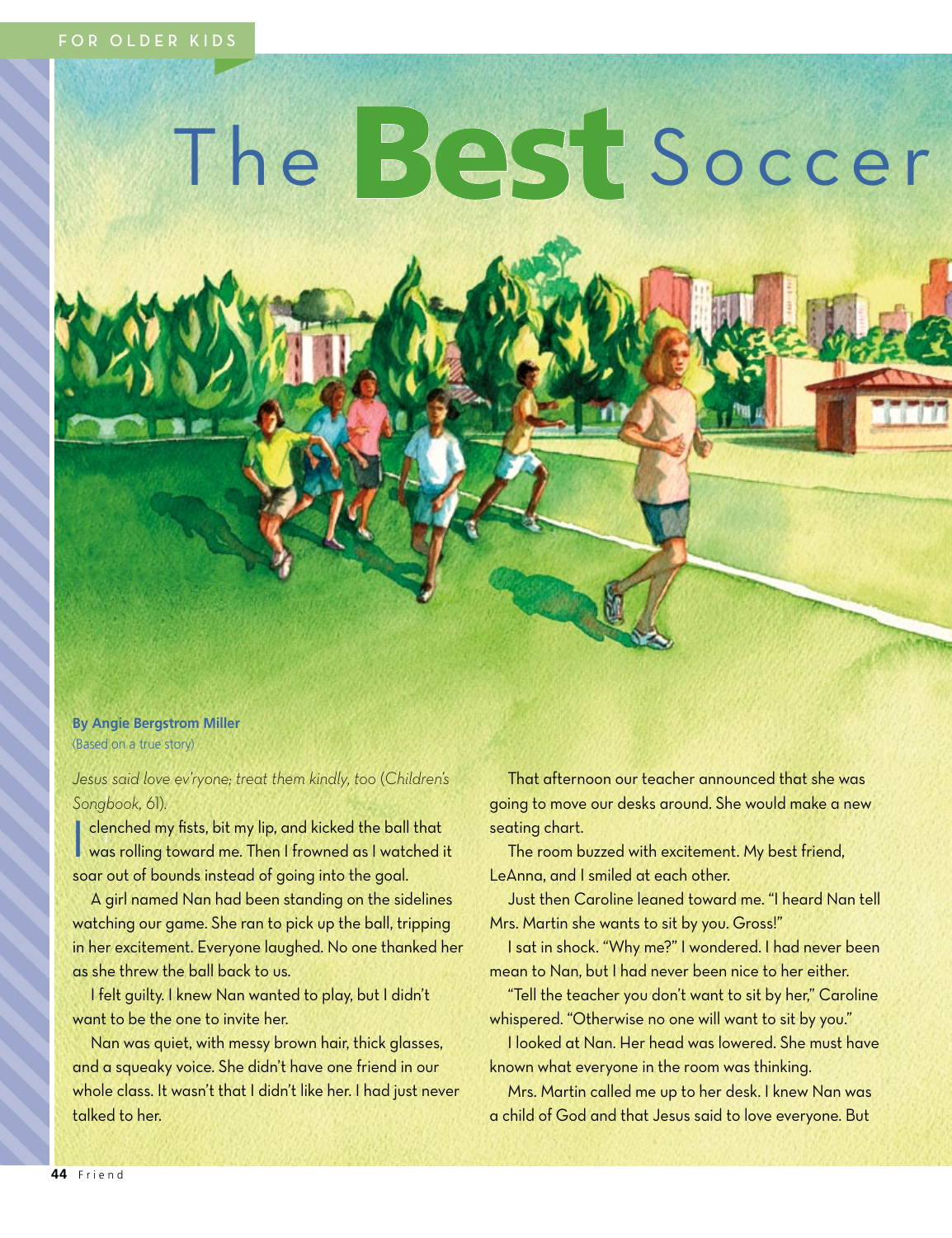"I will seek good friends and treat others kindly."

**My Gospel Standards**

if I became friends with Nan, everyone would think I was weird.

"Who do you want to sit by?" Mrs. Martin asked me. "LeAnna," I said. That was easy.

Mrs. Martin smiled. "Would you be willing to sit by Nan too?"

I looked down at the floor and whispered, "I'd rather not."

Mrs. Martin looked surprised. "Are you sure, Angie?" "Yes," I muttered.

The next day our desks were rearranged. I sat by LeAnna. Nan was across the room. The two girls sitting by her pushed their desks away from hers so it looked like she was sitting alone. She looked like she was going to cry.

A few weeks later Nan changed schools. A girl in my ward went to that school, and I asked her if she had met a new girl named Nan.

"I think so. What does she look like?" she asked. "Well, she's really quiet. Her hair is messy, and she wears thick glasses. No one in my class liked her."

"Really? It must not be the same girl," she said. "The new girl I know is really fun. Everyone likes her. She's a great soccer player."

I thought about the day Nan had watched us playing soccer. She only needed a chance and a friend. And I could have given her both.

That day I made a promise to myself to always be nice to everyone and never let a girl like Nan slip by me without trying to be her friend.

Playe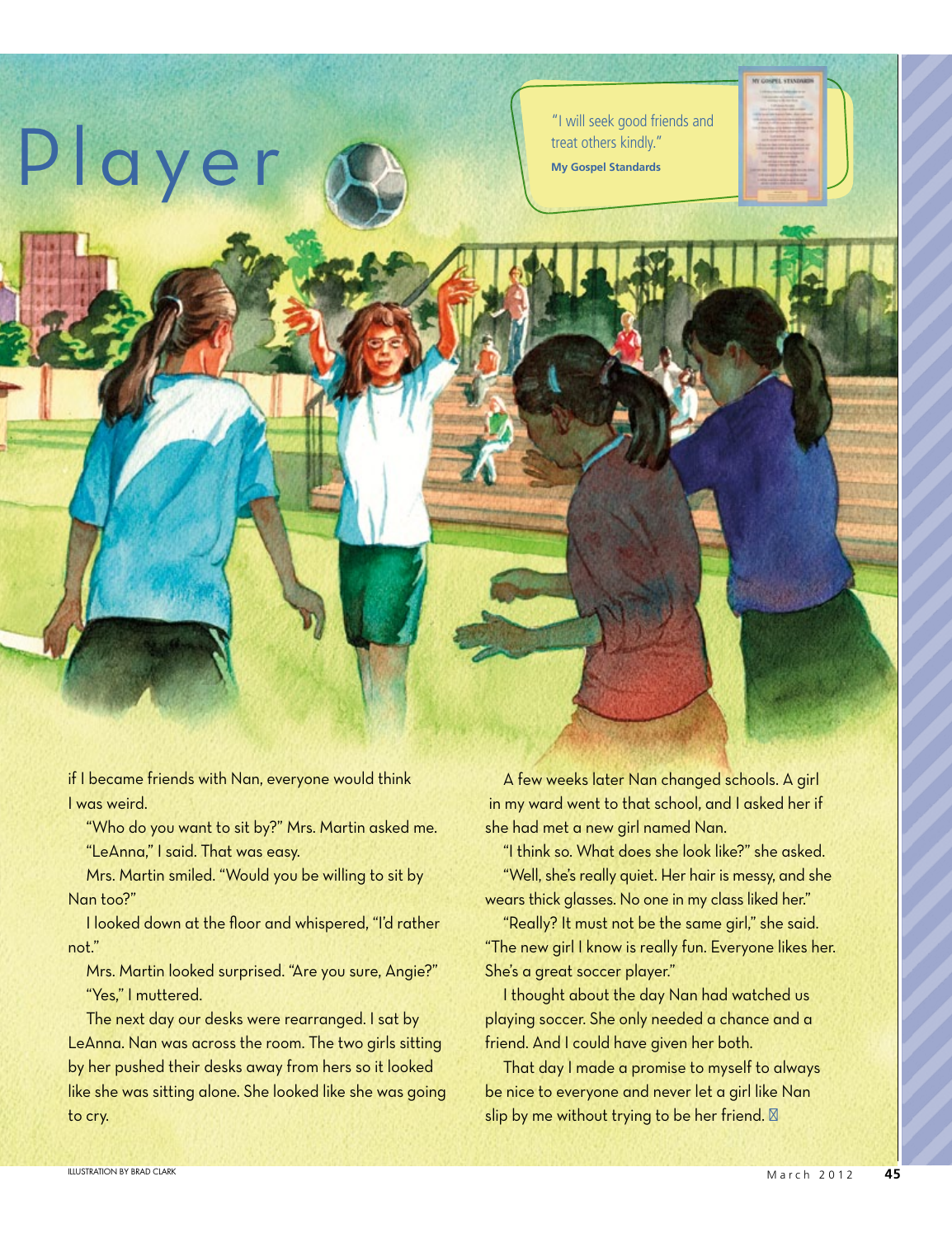$\mathbf u$ Conference Notes

Taking notes is one way to remember what the speakers teach us in general conference. In addition to writing your thoughts and feelings, you can also illustrate some of the stories and experiences you hear about. Here are some examples of notes from addresses at the October 2011 general conference.

 $\mathsf{S}$ 

 $\overline{h}$ 

 $\ddagger$ 

 $\overline{\mathbf{u}}$ 

*Elder David A. Bednar encouraged young people to search out their ancestors and prepare to perform baptisms for them in the temple.*



*President Dieter F. Uchtdorf spoke about a man who influenced others for good by reading his scriptures at lunchtime, even though some made fun of him for doing so.*



**46** Friend

ILLUSTRATIONS BY ELISE BLACK

*President Thomas S. Monson spoke about praying with faith and finding his \$5 bill in the pocket of his wet jeans.*



*President Henry B. Eyring spoke about how one of his missionary companions found joy from reading a Book of Mormon he found at the bottom of a box.*



We'd love to see what kinds of artistic notes you take at next month's general conference. Fill out the form on page 48 and send us your drawings. We might use them in an upcoming *Friend.*